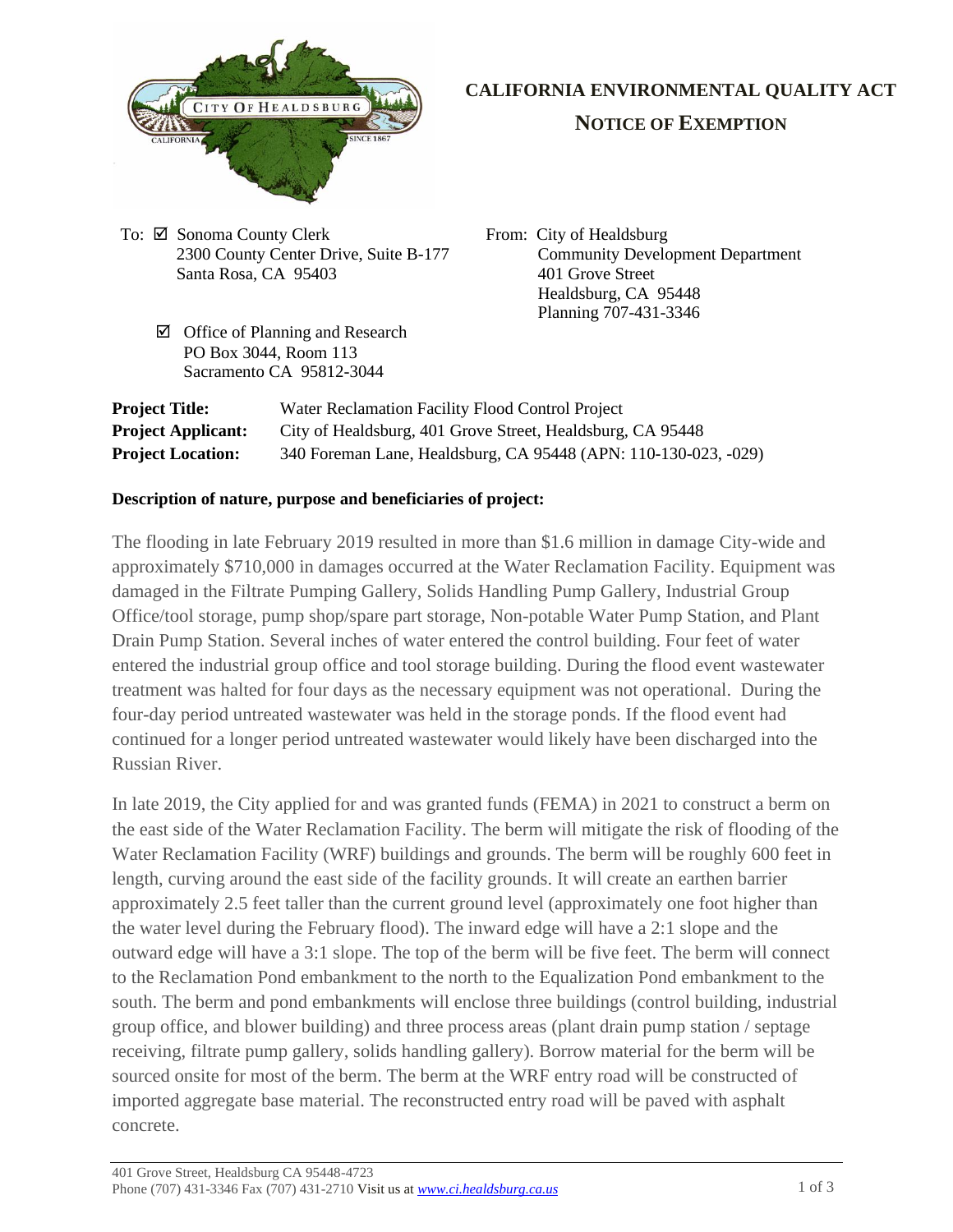A 200-foot-long section of the facility's existing concrete driveway would be removed, the berm would be built across the road footprint, and then the road would be reconstructed over the berm and paved with asphalt concrete. A new 36-inch diameter, 10-foot-deep dry well would be installed near the northeast corner of the berm to provide drainage. A slide gate will be installed on the culvert to the storm drain sump area and on the parking area drain sump. A concrete box will be required at both locations for installation of the slide gates.

Utility work would be limited to reconfiguring existing storm drain culverts through the berm with metal slide gates to control flow. Staging would be within the existing facility, either on paved or previously graded areas. The project area is surrounded by agricultural land uses. The total area of ground disturbance would be approximately 1.7 acres.

The on-site borrow area is on the southeast side of the WRF and has served as the site of spoils stockpiling for other City construction projects. The borrow area would be regraded, lowering the grade by approximately two feet on the west side of the borrow area and generally matching the existing grade on the east side.

Summary: The berm will protect the buildings and machinery that were flooded. This was an unusual flooding event that may be more common with an increase in severe climate events. The design of the berm will allow the facility to be protected from a large atmospheric river rainfall event. Interruptions in Wastewater Reclamation Facility operations impact the more than 12,500 residents of the City of Healdsburg, as well as a large population downstream of the Water Reclamation Facility, that could be impacted if the Facility is not able to provide treatment to the influent wastewater. Protecting the pumps and motors within the facility will provide continuous service to the people and businesses in the City and maintain water quality downstream. FEMA (Project HMGP 4434-43-11) determined that this project is Categorically Excluded from the need to prepare either an Environmental Impact Statement or Environmental Assessment as the project meets Categorical Exclusion N9 (Federal Assistance for Flood Hazard Reduction Action). FEMA also determined that the project will not occur within a regulatory floodway or floodplain or wetlands, therefore no impacts to these features are anticipated.

#### **Name of Public Agency Approving Project:** City of Healdsburg

**Name of Person or Agency Carrying Out Project:** City of Healdsburg, Electric, Water and Wastewater Department

#### **Exempt Status Check One**

□Ministerial (Sec 21080(b)(1); 15268  $\Box$ Declared Emergency (Sec. 21080(b)(3); 15269(a))  $\boxtimes$ Emergency Project (Sec. 21080(b)(4); 15269(b)(c)) ☐Categorical Exemption: Type and Section Number: □Statutory Exemption. Code Number: